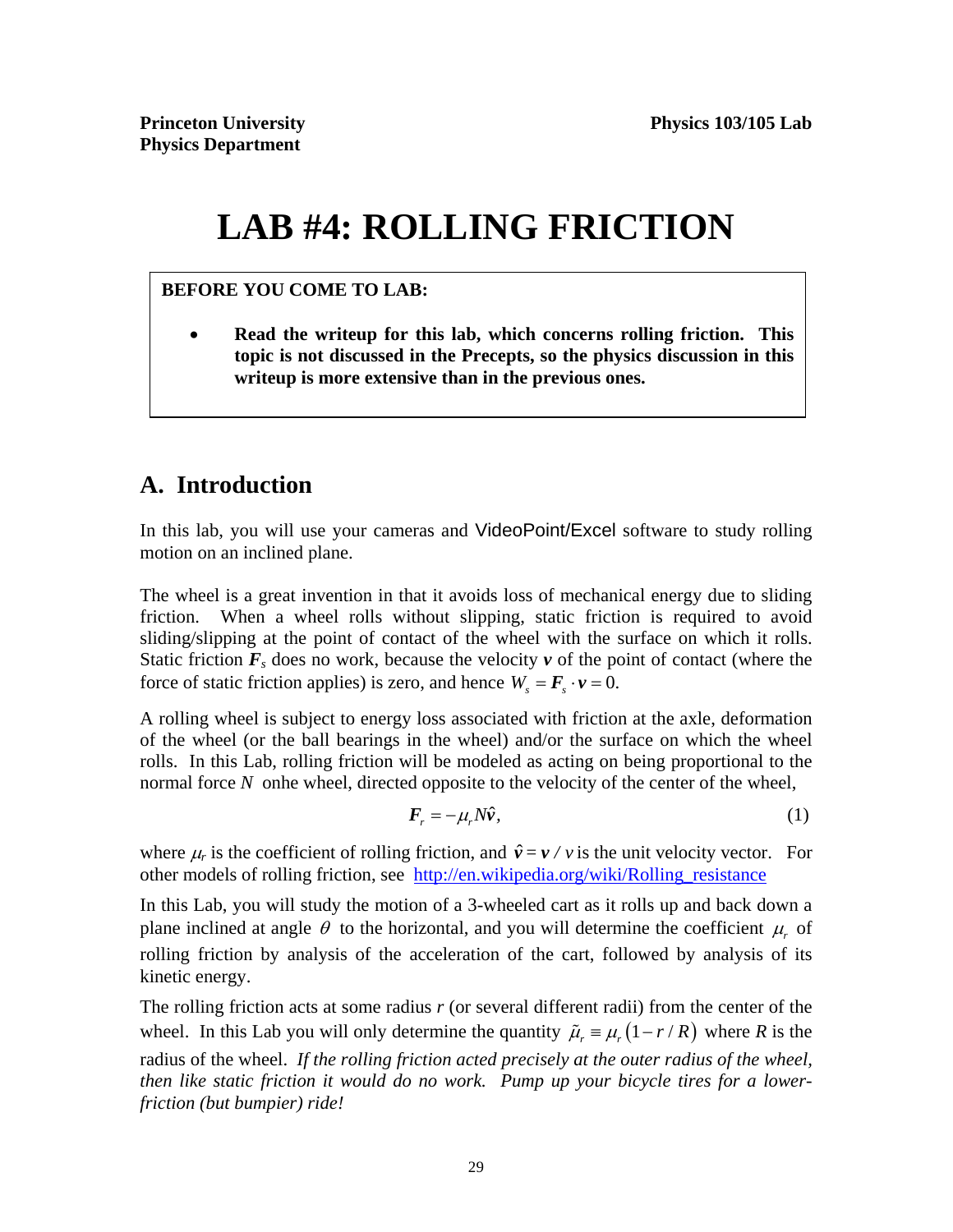#### **Acceleration**

The acceleration *a* of the cart when it rolls up the inclined plane is different from the acceleration  $a'$  when it rolls down, although both vectors  $a$  and  $a'$  point down the slope. Each wheel of radius *R* has angular acceleration  $\alpha = a/R$  when rolling uphill, and  $\alpha' = a'/R$  when rolling downhill. In both cases the angular acceleration is clockwise in the figure above. This angular acceleration is due to a clockwise torque, which implies that the force of static friction (at the point of contact of the wheel with the inclined plane) points up the slope.



Considering the system as a whole, it has no acceleration normal to the slope, and acceleration of magnitude *a* or *a* ' down the slope. The normal force on each wheel has magnitude N (assumed equal for the three wheels) related by

$$
N = \frac{M_T}{3} g \cos \theta,\tag{2}
$$

where *M* is the mass of the body of the cart and *m* is the mass of each of its wheels, and

$$
M_T = M + 3m,\t\t(3)
$$

According to eq. (1) the force of rolling friction on each wheel has magnitude

$$
F_r = \mu_r N = \mu_r \frac{M_T}{3} g \cos \theta.
$$
 (4)

The acceleration *a* of the cart when it moves up the slope is related by

$$
MTa = MTg\sin\theta + 3Fr - 3Fs = MTg(\sin\theta + \mur\cos\theta) - 3Fs,
$$
\n(5)

When the cart moves down the slope with acceleration *a'*, the direction of rolling friction is reversed but its magnitude is the same, while the direction of static friction is the same but its magnitude  $F'_{s}$  is different. Thus,

$$
M_T a' = M_T g(\sin \theta - \mu_r \cos \theta) - 3F'_s.
$$
 (6)

If the forces  $F_s$  and  $F'_s$  of static friction were equal the coefficient  $\mu_r$  of rolling friction would be simply related to the difference  $a - a'$ . But, they are not equal, and must be determined via a torque analysis of a wheel. The moment of inertia of each wheel is given by

$$
I = kmR^2,\tag{7}
$$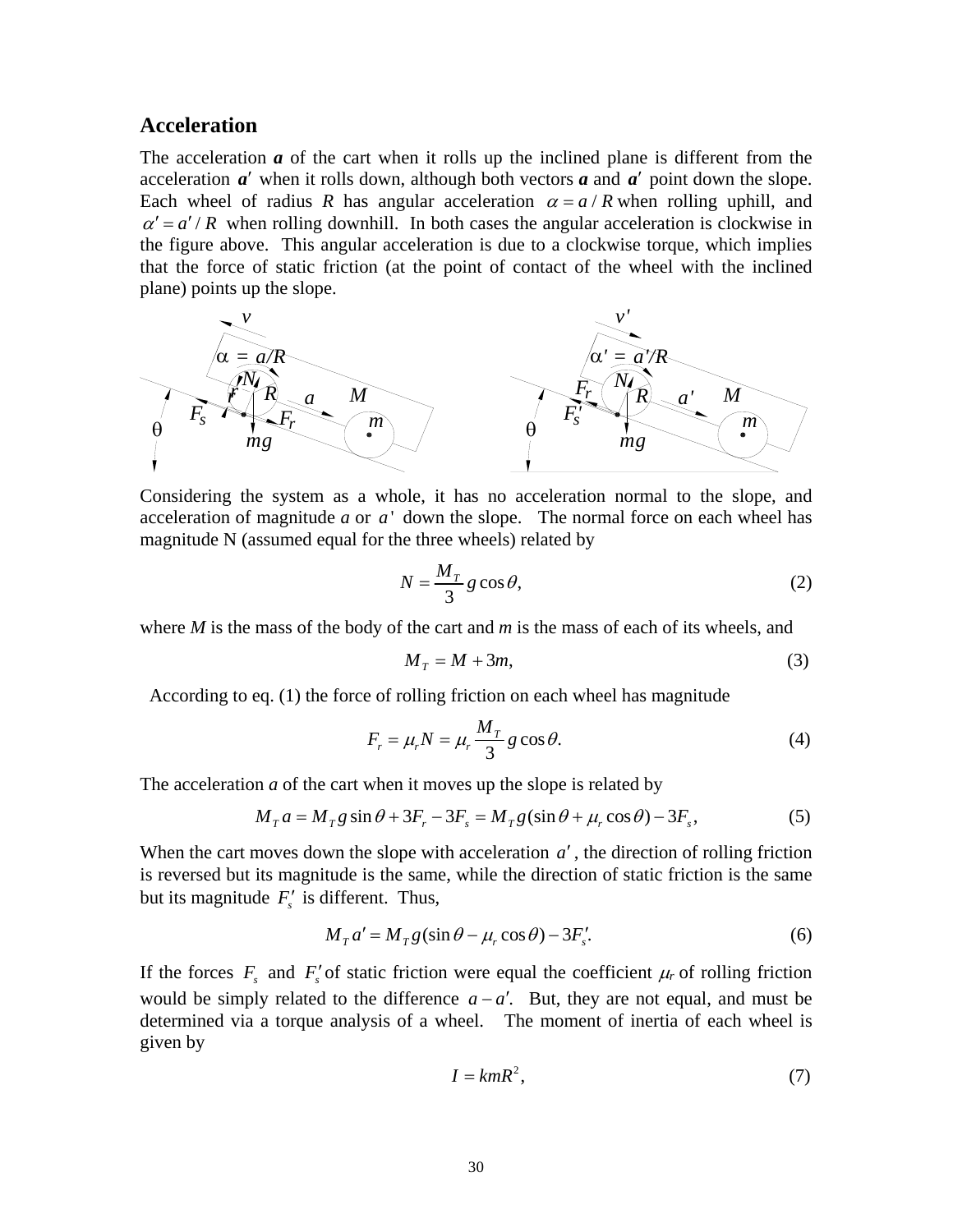where  $k = 1$  for a hoop,  $k = \frac{1}{2}$  for a solid disk, and  $k \approx 0.8$  for the wheels used in this Lab. The torque analysis (about the center of a wheel) when the cart rolls uphill is

$$
\tau = RF_s - rF_r = I\alpha = kmR^2 \frac{a}{R}, \text{ so that } F_s = kma + \frac{r}{R}F_r = kma + \mu_r \frac{M_T}{3} g \frac{r}{R} \cos \theta, \quad (8)
$$

since gravity and the normal force *N* (and the internal force of the cart on the wheel) exert no torque about the center of the wheel. When the cart rolls downhill, the torque analysis is

$$
\tau' = RF'_s + rF_r = I\alpha' = kmR^2 \frac{a'}{R}, \text{ so that } F'_s = kma' - \frac{r}{R}F_r = kma' - \mu_r \frac{M_T}{3}g\frac{r}{R}\cos\theta. \quad (9)
$$

Combining eqs. (5) and (8), and also eqs. (6) and (9), we obtain two equations for the two unknowns  $\mu_r$  and *k*,

$$
\mu_r \left(1 - \frac{r}{R}\right) M_T g \cos \theta - 3k m a = M_T (a - g \sin \theta),
$$

(10)

$$
\mu_r \left(1 - \frac{r}{R}\right) M_T g \cos \theta + 3k m a' = -M_T (a' - g \sin \theta).
$$

(11)

*Note that if*  $r = R$  *then there is no effect of friction.* The solutions to eqs. (10)-(11) are

$$
\tilde{\mu}_r \equiv \mu_r (1 - r/R) = \frac{a - a'}{a + a'} \tan \theta, \qquad \text{and} \qquad k = \frac{M_r}{3m} \left( \frac{2g \sin \theta}{a + a'} - 1 \right). \tag{12}
$$

Under the possibly naïve assumption that the relative uncertainties in  $m$ ,  $M$ ,  $r$ ,  $R$  and  $\theta$ are negligible, the uncertainties on the measurements of  $\tilde{\mu}$ , and *k* are

$$
\sigma_{\tilde{\mu}_r} = \frac{2 \tan \theta}{\left(a + a'\right)^2} \sqrt{a'^2 \sigma_a^2 + a^2 \sigma_{a'}^2}, \qquad \text{and} \qquad \sigma_k = \frac{M_r}{3m} \frac{2 g \sin \theta}{\left(a + a'\right)^2} \sqrt{\sigma_a^2 + \sigma_{a'}^2}.
$$
 (13)

#### **Energy**

Another approach is to consider the work-energy relation of uphill and downhill motion of the cart while it travels distance *s* along the slope. In this case the change in potential energy is

$$
\Delta PE = M_T g s \sin \theta. \tag{14}
$$

When the cart has linear speed *v* the angular velocity of the wheel is  $\omega = v / R$ , so the total kinetic energy of linear plus rotational motion is

$$
KE = \frac{M_T v^2}{2} + \frac{3I\omega^2}{2} = \frac{(M_T + 3km)v^2}{2}.
$$
 (15)

No work is done by static friction (assuming that the wheel rolls without slipping), but rolling friction does (negative) work on the cart. However, the work done by rolling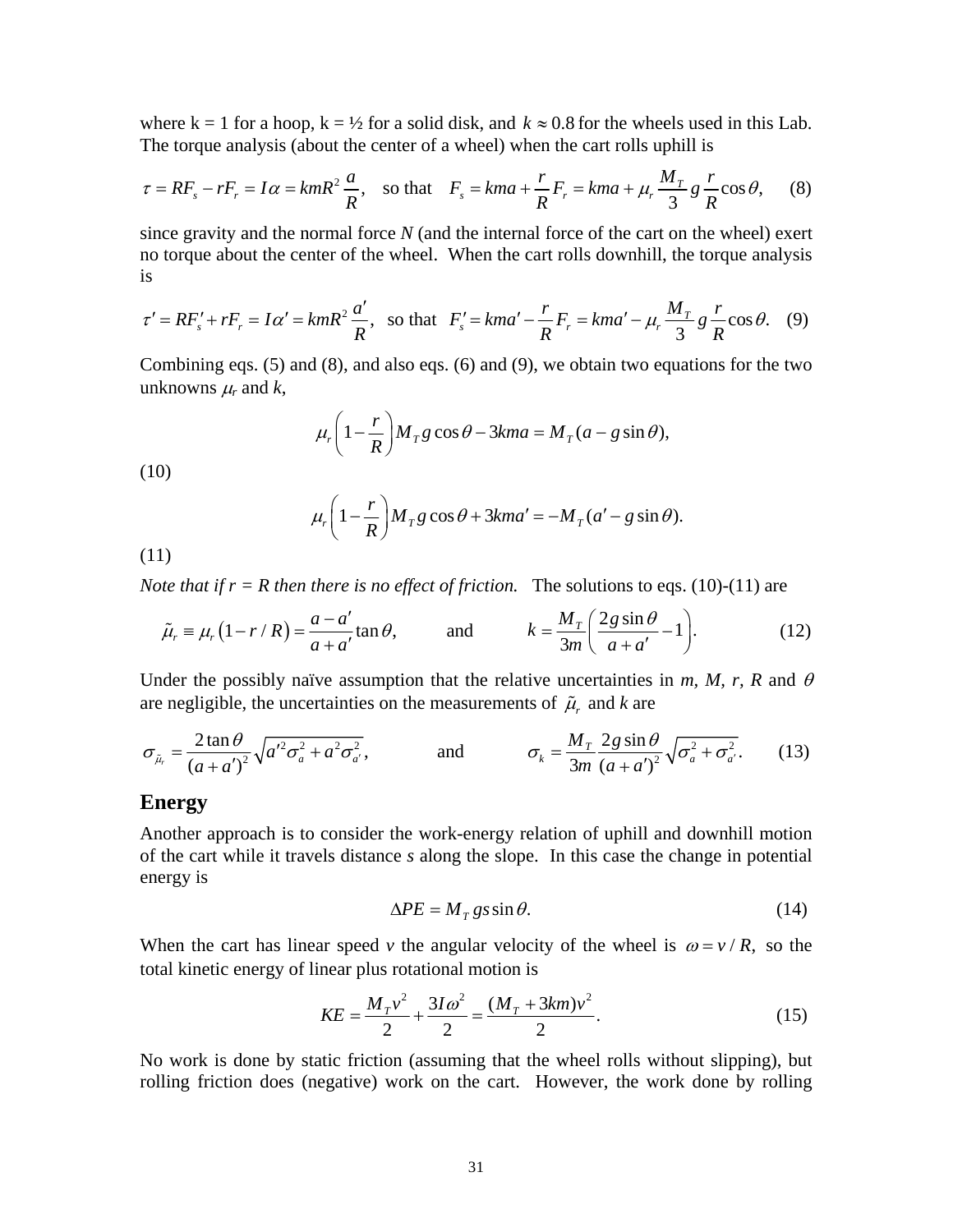friction is not simply  $-F_r$ , because the torque due to rolling friction acts to increase the angular velocity and does positive work  $\tau \phi = rF_r s / R$ . That is, the total work done by rolling friction of the three wheels has magnitude

$$
W_r = 3F_r s \left(1 - \frac{r}{R}\right) = \mu_r M_T g s \cos \theta \left(1 - \frac{r}{R}\right).
$$
 (16)

If the cart is launched uphill with initial speed  $v_0$  and comes to rest after traveling distance *s* along the slope, the work-energy relation obtained from eqs. (14)-(16) is  $2^2$ 

$$
W_r = KE_0 - \Delta PE, \quad \text{or} \quad \mu_r \left( 1 - \frac{r}{R} \right) M_T g s \cos \theta - \frac{3kmv_0^2}{2} = M_T \left( \frac{v_0^2}{2} - gs \sin \theta \right).
$$
\n(17)

Similarly, if the cart starts from rest and rolls distance *s'* down the slope to attain final speed  $v_f$ , then  $\Delta PE' = KE_f + W'_r$ , and

$$
\mu_r \left( 1 - \frac{r}{R} \right) M_T g s' \cos \theta + \frac{3km v_f^2}{2} = -M_T \left( \frac{v_f^2}{2} - g s' \sin \theta \right). \tag{18}
$$

From eqs. (17)-(18),

$$
\tilde{\mu}_r \equiv \mu_r (1 - r/R) = \frac{1}{\cos \theta} \frac{s' v_0^2 - s v_f^2}{s' v_0^2 + s v_f^2}, \quad \text{and} \quad k = \frac{M_r}{3m} \left( \frac{4 g s s' \sin \theta}{s' v_0^2 + s v_f^2} - 1 \right). \tag{19}
$$

Assuming that the uncertainties on *m, M, r, R* and  $\theta$  are negligible, the uncertainties on  $\mu_r$ and *k* are

$$
\sigma_{\tilde{\mu}_r} = \frac{1}{\cos\theta} \frac{v_0 v_f}{\left(s' v_0^2 + s v_f^2\right)^2} \sqrt{v_0^2 v_f^2 \left(s'^2 \sigma_s^2 + s^2 \sigma_{s'}^2\right) + 4s^2 s'^2 \left(v_f^2 \sigma_{v_0}^2 + v_o^2 \sigma_{v_f}^2\right)},\tag{20}
$$

and

$$
\sigma_{k} = \frac{4M_{T}g\sin\theta}{3m\left(s'v_{0}^{2} + sv_{f}^{2}\right)^{2}}\sqrt{s'^{4}v_{o}^{4}\sigma_{s}^{2} + s^{4}v_{f}^{4}\sigma_{s'}^{2} + 4s^{2}s'^{2}\left(s'^{2}v_{0}^{2}\sigma_{v_{o}}^{2} + s^{2}v_{f}^{2}\sigma_{v_{f}}^{2}\right)}.
$$
(21)

## **B. Things to Do**

It is important that the optical axis of the camera is perpendicular to the vertical plane of the motion of the rolling cart. That vertical plane should be parallel to the black backdrop or your setup. The person who launches the cart should verify that it moves parallel to the backdrop. If not, try again.

You will find a ball hanging from a string at your station, which you can use to verify that the rotation of the camera about its optical axis is proper. It is more difficult to verify that the optical axis of the camera is perpendicular to the backdrop, but if it isn't, your later fits will have significantly nonzero cubic and quartic terms.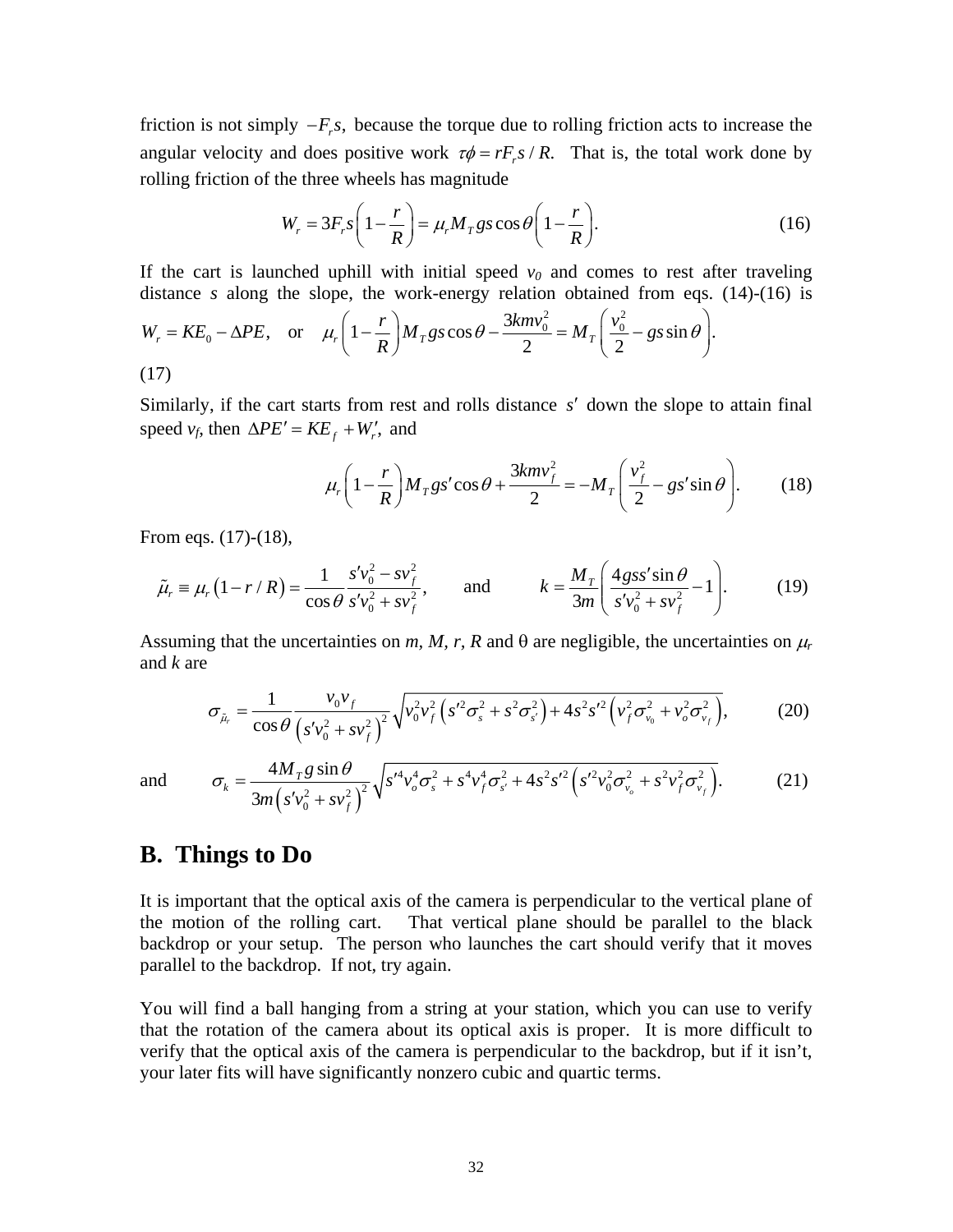Weigh your cart using a balance on the center table**. Do not overload the digital balances**. There is a sample wheel on the center table, but its mass is not necessarily the same at that of the wheels on your cart. A survey of 5 wheels yielded  $m = 85.1 \pm 0.7$  g.

You can adjust the height of you ramp so that is takes about 1 sec for the cart to roll from the top to the bottom of the ramp. Use a meter stick to measure an appropriate height and horizontal distance to determine the angle  $\theta$ . Leave the meter stick in view, under the ramp along the center of the carts path, so that you can determine the scale factor of your movie.

You only need one good movie for all the analysis in this lab.

However, you can take a short movie without the cart and digitize the ramp, transfer the data to Excel and make a linear fit of *y vs. x* to determine tan $\theta$ . Compare with your *result obtained using the meter stick. You could also use this movie to determine the scale factor of your later analysis* 

## **Main Data Analysis**

In your main movie, launch the cart up the ramp, such that it comes to rest near the top of the ramp and then rolls back down the ramp. After using VideoPoint to digitize the trajectory of some point on your rolling cart, transfer the data (*x, y, t*) to Excel. Indentify which points are on the upward part of the trajectory, and which are on the downwards. In general, you will not have digitized a point that corresponds to the cart being exactly at rest.

For the upward moving points, make plots of *x vs. t* and *y vs. t*, and then make quartic polynomial fits to these. If the cubic or quartic terms are large compared to their uncertainties (as reported by WPTools), consider realigning your camera and/or launching the cart on a path more nearly parallel to the backdrop.

If you haven't already done so, multiply your *x*- and *y*-data by your scale factor to convert them to cm (or m).

To find the factor k of the wheels and the coefficient  $\tilde{\mu}$ , of rolling friction according to the formulae of part A, you need the acceleration  $a$ , the initial velocity  $v_0$ , and the distance the cart travelled up the ramp before stopping. And from fits to your data from the downward motion of the cart, you need to find  $a'$ ,  $v_f$  and  $s'$ .

To speed up the analysis of the motion along the inclined plane, divide your digitized data  $\{x_i, y_i\}$  into two sets, one for motion up the plane, say  $i = 1$  to m, and the other from motion down the plane, say  $i = m + 1$  to n. For the first set, use Excel to calculate  $s_i = \sqrt{(x_i - x_1)^2 + (y_i - y_1)^2}$ , and for the second set,  $s'_i = \sqrt{(x_i - x_n)^2 + (y_i - y_n)^2}$ .